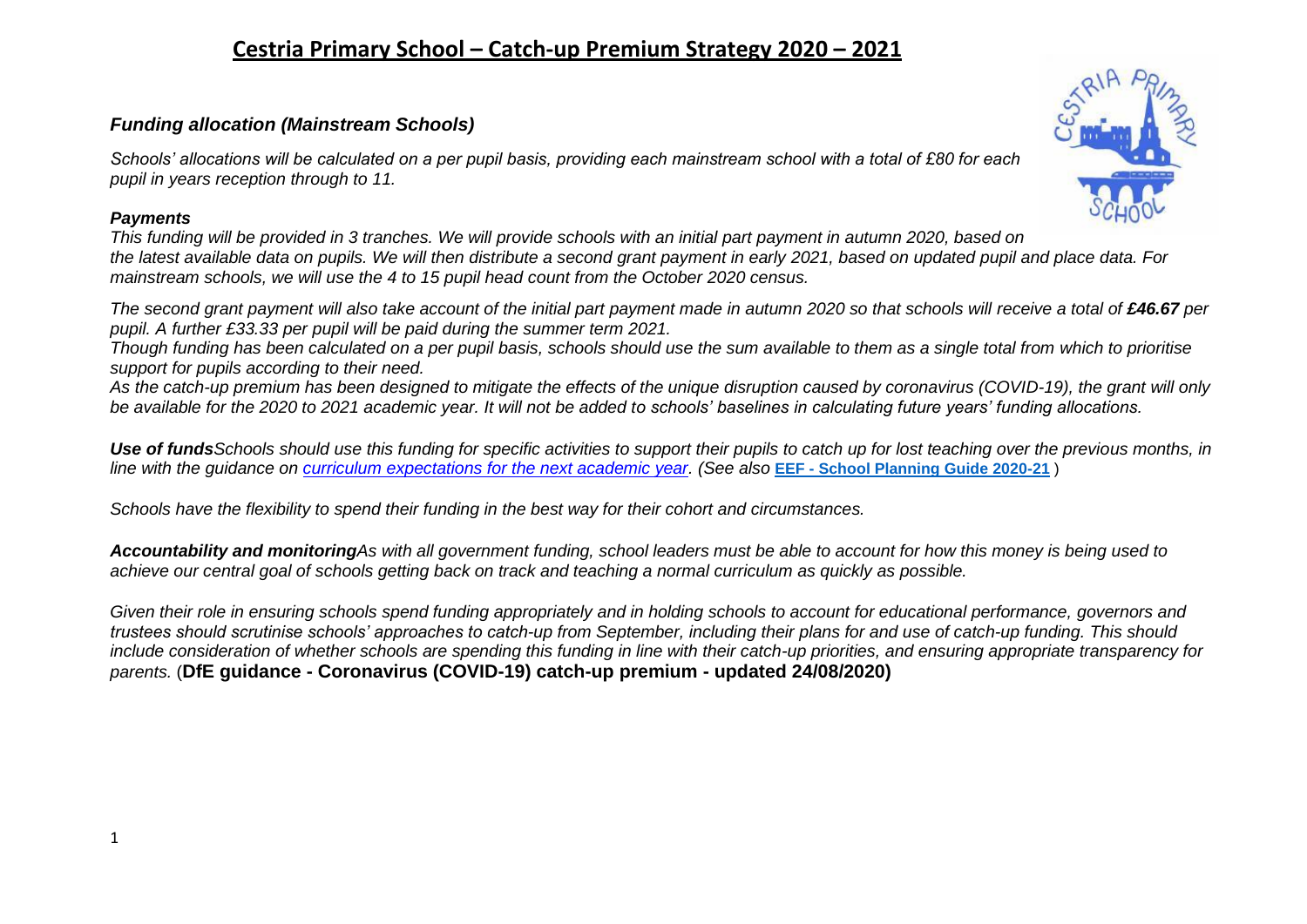### **School Overview**

| Number of pupils in school YR - Y6                | 406           |
|---------------------------------------------------|---------------|
| Proportion of disadvantaged                       | 16%           |
| Catch-up Premium allocation (No. of pupils x £80) | £32,480       |
| <b>Publish Date</b>                               | November 2020 |
| <b>Review Dates</b>                               | Annual        |
| Statement created by                              | LG/NB         |
| Governor Lead                                     | Rachel Taylor |

### **Context of the school and rationale for the strategy**

Cestria Primary School is situated in the centre of Chester-le-Street; the level of disadvantage in our school is lower than that of the national averagepresently 16% children are in receipt of pupil premium funding.

We strive to ensure that the individual needs of our pupils are met, including those of our most vulnerable pupils. We ensure that appropriate provision is made for pupils who belong to vulnerable groups, ensuring that the needs of such pupils are adequately assessed. All our work through the Catch-Up Premium Strategy will be aimed at accelerating progress and overcoming barriers, in order to address any regression in learning resulting from COVID-19.

The vast majority of our pupils engaged at some level with the home learning provided over the summer term through the use of Class Dojo, paper-based work packs and text books. We also utilised BBC Bitesize, White Rose Maths, Times Tables Rockstars, Lexia and Twinkl to support home learning.

Our school remained open to vulnerable children and those of key workers. In June 2020, we reopened to the majority of Reception, Year 1 and Y6 pupils along with 75 key worker and vulnerable children. We also supported a local school providing provision for 6 of their children.

Following the whole school reopening in September 2020, teachers carried out assessments to determine gaps in learning and establish starting points for teaching.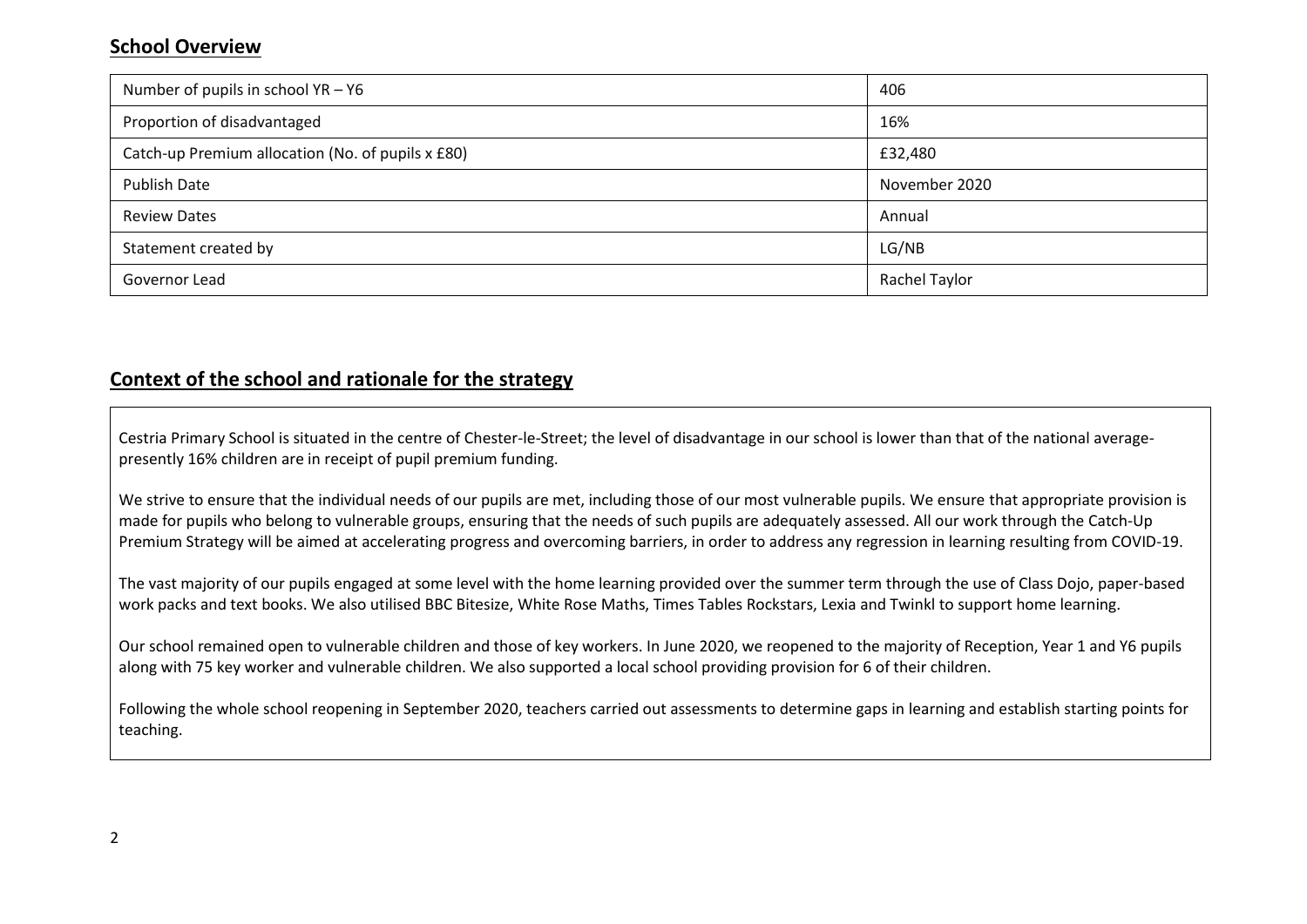### **Barriers to future attainment**

|                            |              | <b>Barrier</b>                                                                                                                                                                                                                            | <b>Desired outcome</b>                                                                                                                                                                                                                                                                                                                                                                                                                            |
|----------------------------|--------------|-------------------------------------------------------------------------------------------------------------------------------------------------------------------------------------------------------------------------------------------|---------------------------------------------------------------------------------------------------------------------------------------------------------------------------------------------------------------------------------------------------------------------------------------------------------------------------------------------------------------------------------------------------------------------------------------------------|
| <b>Teaching priorities</b> | A            | Staff require CPD to develop a greater understanding of<br>children's mental health needs.                                                                                                                                                | Staff are better informed and have greater clarity about how to support<br>children with mental health needs. This is a focus of daily/weekly teaching in<br>the autumn term.                                                                                                                                                                                                                                                                     |
|                            | B            | Home learning requires refining and development in order to<br>improve access to learning and ability to provide more<br>individualised feedback at home for all pupils.                                                                  | A strong remote learning offer for 100% of our children is in place using Class<br>Dojo and all staff are trained in its use. This is supported by the effective use<br>of text books and paper base packs to reflect learning in the classroom.<br>Effective, individualised feedback is provided via Dojo and Dojo Portfolio.                                                                                                                   |
|                            | $\mathsf{C}$ | AFL strategies requires developing and refining.                                                                                                                                                                                          | Quality first teaching is utilized to support effective AFL strategies<br>incorporated into all classroom practice including open ended questioning,<br>quizzing, multiple choice questions, continuous provision with the findings<br>used to inform next steps in learning.<br>Effective Assessment for Learning (AFL) strategies supported by evidence-<br>informed CPD for teachers and support staff including the use of AFL<br>strategies. |
| academic                   | D            | Although online learning materials provided for maths during<br>the summer term were accessed by the majority of pupils,<br>maths attainment for a proportion of children is lower than<br>expected in terms of age-related expectations. | Pupils make accelerated progress in maths from their starting points at the<br>beginning of the autumn term.                                                                                                                                                                                                                                                                                                                                      |
| support<br>argeted         | E            | Although online learning materials provided for<br>phonics/reading during the summer term were accessed by the<br>majority of pupils, a proportion of children have reading age<br>below chronological age.                               | Reading skills are much improved and rapid progress in reading ages are<br>demonstrated on a termly basis.                                                                                                                                                                                                                                                                                                                                        |
|                            | F            | Due to the emphasis on online learning. Standards in<br>handwriting and presentation of work are lower than expected.                                                                                                                     | Pupils make accelerated progress in writing from their starting points at the<br>beginning of the autumn term.                                                                                                                                                                                                                                                                                                                                    |
| <b>Strategies</b><br>Wider | G            | A small proportion of pupils are struggling to settle back into<br>routines linked to difficulties experienced due to COVID 19 and<br>lack of structured learning experiences since March 2020.                                           | All pupils can focus on their learning during lessons and behaviour incidents<br>are minimal.                                                                                                                                                                                                                                                                                                                                                     |
|                            | н            | Reduced attendance due to partial closure of school slows<br>engagement and progress                                                                                                                                                      | High attendance rates, positive attitudes and love of learning re-established                                                                                                                                                                                                                                                                                                                                                                     |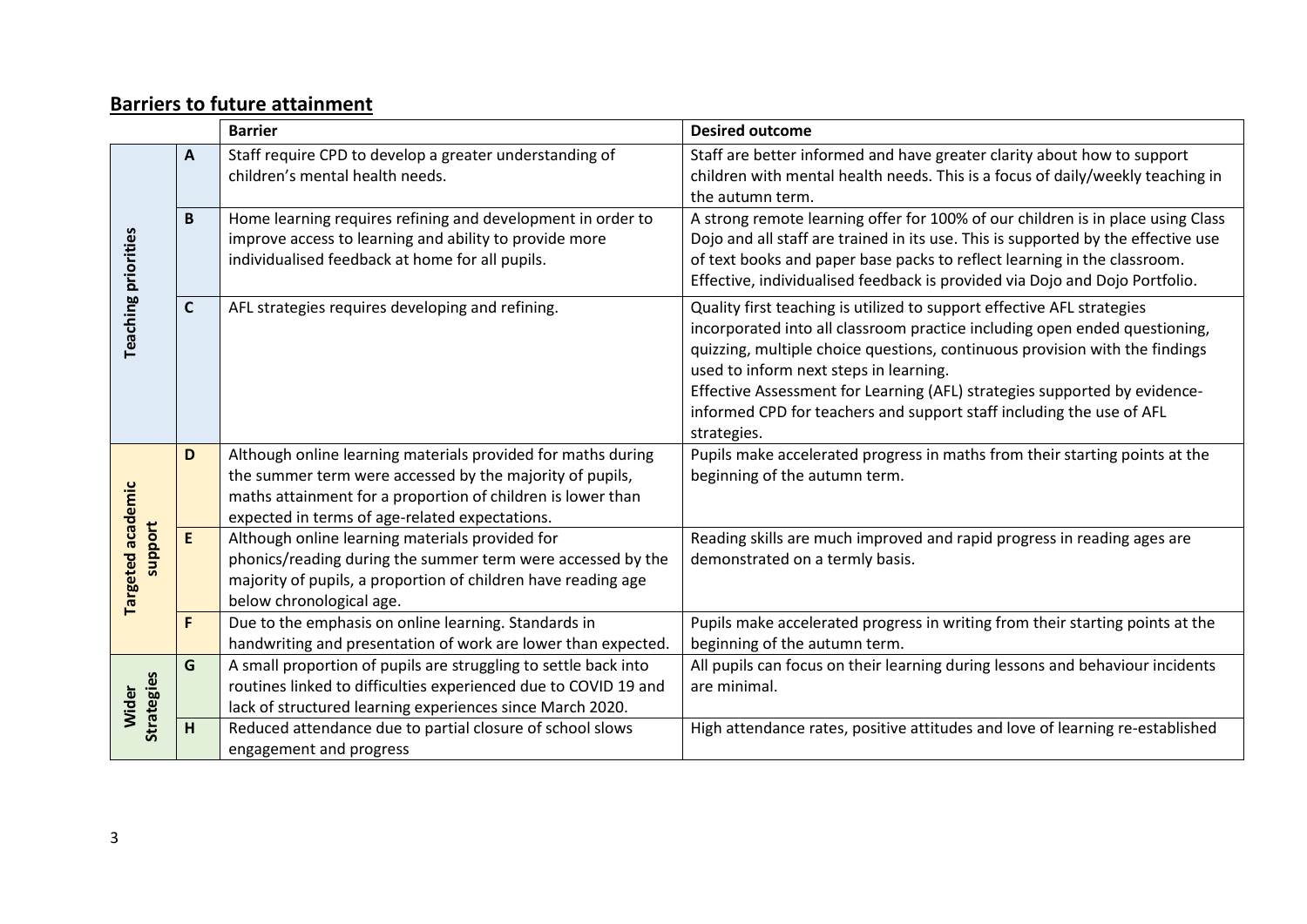| <b>Barrier</b> | <b>Action</b>                                                                                                                                                                            | <b>Desired outcome</b>                                                                                                                                                                                                                                              | <b>Evidence</b>                                                                                                      | <b>Baseline</b>                                                           | Person      | Impact/evaluation                                                                                                                                                                                                                                                                                                                                                                                                                                        |
|----------------|------------------------------------------------------------------------------------------------------------------------------------------------------------------------------------------|---------------------------------------------------------------------------------------------------------------------------------------------------------------------------------------------------------------------------------------------------------------------|----------------------------------------------------------------------------------------------------------------------|---------------------------------------------------------------------------|-------------|----------------------------------------------------------------------------------------------------------------------------------------------------------------------------------------------------------------------------------------------------------------------------------------------------------------------------------------------------------------------------------------------------------------------------------------------------------|
|                |                                                                                                                                                                                          |                                                                                                                                                                                                                                                                     | source                                                                                                               | data                                                                      | responsible |                                                                                                                                                                                                                                                                                                                                                                                                                                                          |
| $\overline{A}$ | All staff to receive CPD<br>in relation to Jigsaw<br>well-being programme<br>for schools.<br>Deployment of<br>specialist HLTA<br>(mental health,<br>emotional needs)                     | All staff are equipped for<br>early recognition of<br>children's mental health<br>needs.<br>Profile of PSHE is raised<br>throughout school and<br>lessons are taking place<br>on a daily/weekly basis<br>which support the<br>mental health needs of<br>all pupils. | Jigsaw well-<br>being<br>programme<br>shown to<br>improve<br>pupils'<br>engagement<br>resulting in<br>(EEF Toolkit)  | Pupil voice<br>Behaviour<br>records                                       | LG/NB       | Jigsaw being used effectively across the<br>school<br>$\checkmark$ Focussed PSHCE time in place following<br>return to school March 2021<br>The vast majority of children returned and<br>report they feel safe, happy and needs<br>addressed<br>Specialist HLTA engaged with Dojo to<br>address well being and mental health with<br>families & children across school<br>PSA deployed to targeted pupils/families<br>$\checkmark$<br>requiring support |
| B              | CPD provided for staff<br>on the effective use of<br>the online learning<br>platform.<br>Parents/carers are<br>made aware of the<br>platform and how it<br>can support home<br>learning. | The online platform is in<br>place and staff, pupils<br>and parents can use it<br>effectively.<br>100% of families are<br>engaged with Class Dojo<br>Home learning and<br>communication with<br>parents is enhanced<br>(parent/ pupil surveys)                      | Class Dojo as<br>learning<br>platform EEF<br>Digital<br>Technology<br>$(+4)$<br><b>EEF Parental</b><br>Feedback (+3) | Engagement<br>levels with<br>Class Dojo                                   | LG/NB       | 100% of families engaged with Dojo and<br>$\checkmark$<br>used effectively<br>Enhanced communication with parents<br>$\checkmark$<br>CPD provided - compare provision using<br>$\checkmark$<br>Dojo/Teams. Agreed by specialist Dojo<br>working effectively<br>Positive reports from parents - strong<br>remote offer in place                                                                                                                           |
| $\mathbf c$    | <b>Quality first teaching</b><br>supported by<br>evidence-informed<br>CPD for teachers and<br>support staff including<br>the use of AFL<br>strategies.                                   | Further extend quality<br>first teaching classroom<br>practise to routinely<br>include effective use of<br>AFL enabling gaps in<br>learning to be addressed<br>and rapid progress<br>made.                                                                          | <b>EEF Teacher</b><br>Feedback (+8)                                                                                  | Teacher<br>assessment<br>grids<br>Salford<br>Scores<br><b>CLIC</b> scores | LG/NB       | Feedback policy updated<br>$\checkmark$<br>Strategies developed to address gaps in<br>✓<br>learning including lesson starter<br>powerpoints (Science), quiz, effective use of<br>continuous provision to recap on prior<br>learning, additional English and maths time<br>(with cross curricular links)                                                                                                                                                  |

# **Teaching priorities for current academic year i.e. Professional development, recruitment and retention, support for early career teachers**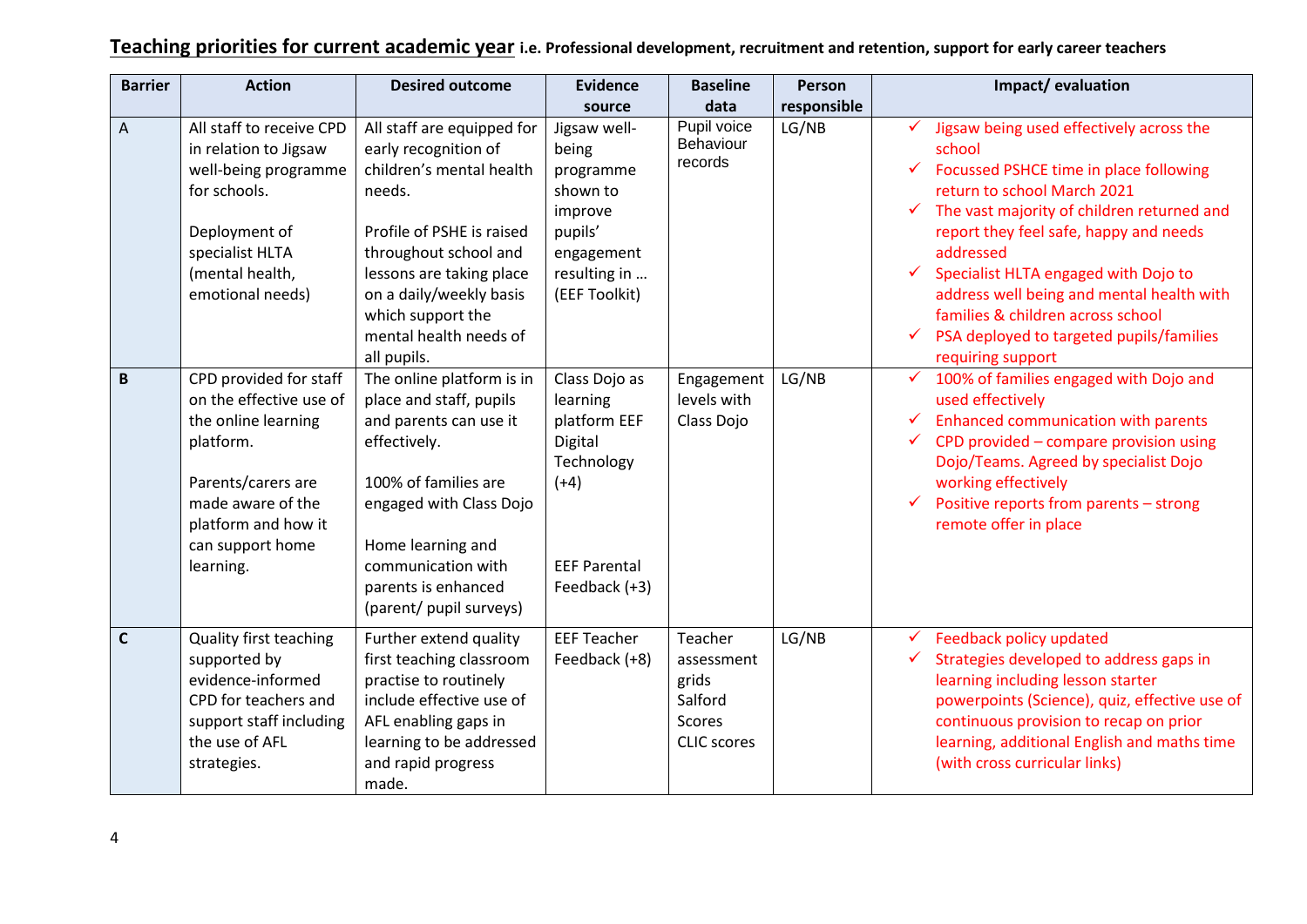# **Targeted Academic Support**

| <b>Barrier</b> | <b>Action</b>                                                                                                                                                                                                                                                                                                                                  | <b>Desired outcome</b>                                                                                                                                      | <b>Evidence</b>                                                                                                                       | <b>Baseline</b>                                  | <b>Person</b> | Impact/evaluation                                                                                                                                                                                                                                                                                                                                                                                                                                                                                                                                                                                                             |
|----------------|------------------------------------------------------------------------------------------------------------------------------------------------------------------------------------------------------------------------------------------------------------------------------------------------------------------------------------------------|-------------------------------------------------------------------------------------------------------------------------------------------------------------|---------------------------------------------------------------------------------------------------------------------------------------|--------------------------------------------------|---------------|-------------------------------------------------------------------------------------------------------------------------------------------------------------------------------------------------------------------------------------------------------------------------------------------------------------------------------------------------------------------------------------------------------------------------------------------------------------------------------------------------------------------------------------------------------------------------------------------------------------------------------|
|                |                                                                                                                                                                                                                                                                                                                                                |                                                                                                                                                             | source                                                                                                                                | data                                             | responsible   |                                                                                                                                                                                                                                                                                                                                                                                                                                                                                                                                                                                                                               |
| D              | Teacher assessment<br>identifies children in<br>need of support<br>Year group budget<br>allocation for purchase<br>of maths resources<br>appropriate to<br>identified need.<br>Purchase of additional<br>3rd Space learning<br>places to target specific<br>need in Y4 maths.                                                                  | All children make<br>accelerated progress in<br>maths from their<br>starting points at the<br>beginning of the autumn<br>term.                              | <b>EEF Teacher</b><br>Feedback (+8)                                                                                                   | Teacher<br>assessment                            | LG/NB         | On going assessments show the vast<br>$\checkmark$<br>majority of children working at least within<br>the expected range with an increasing<br>proportion of children above.<br>Teaching assistants deployed effectively<br>$\checkmark$<br>and additional Y6 teacher appointed<br>resulting in targeted pupils (including the<br>most vulnerable) making sustained<br>progress.<br>Additional 3rd Space learning places<br>providing targeted support in Y4 -<br>individual needs identified and addressed<br>during 1:1 sessions.<br>Y6 after school booster club further<br>supported progress                             |
| E/F            | Teacher assessment<br>identifies children in<br>need of support<br>Year group budget<br>allocation for purchase<br>of resources<br>appropriate to need.<br>Additional teaching<br>assistant to support<br>targeted needs in KS1<br>(Autumn Term 1)<br>Deployment of<br><b>Beanstalk Reading</b><br>intervention with<br>identified pupils (Y6) | All children make<br>accelerated progress in<br>phonics and reading and<br>writing from their<br>starting points at the<br>beginning of the autumn<br>term. | <b>EEF Teacher</b><br>Feedback (+8)<br>1:1 tuition<br>Reading<br>Comprehension<br>strategies (+6)<br>Teaching<br>Assistants<br>$(+1)$ | Salford<br>Reading<br>test<br>Y1 Phonics<br>Test | LG/NB         | Assessment indicates the vast majority of<br>$\checkmark$<br>children working at least within the<br>expected range with an increasing<br>proportion of children above<br>Additional Beanstalk places (Y5 & Y6) -<br>Targeted children identified and supported<br>through 1:1 reading.<br>Y6 after school booster club further<br>supported progress<br>Lexia - target children identified and<br>$\checkmark$<br>regular Lexia sessions in place. Sustained<br>progress being made on key concepts<br>Additional Y6 teacher appointed - ratio of<br>teacher to pupil increased resulting in rapid<br>progress in core areas |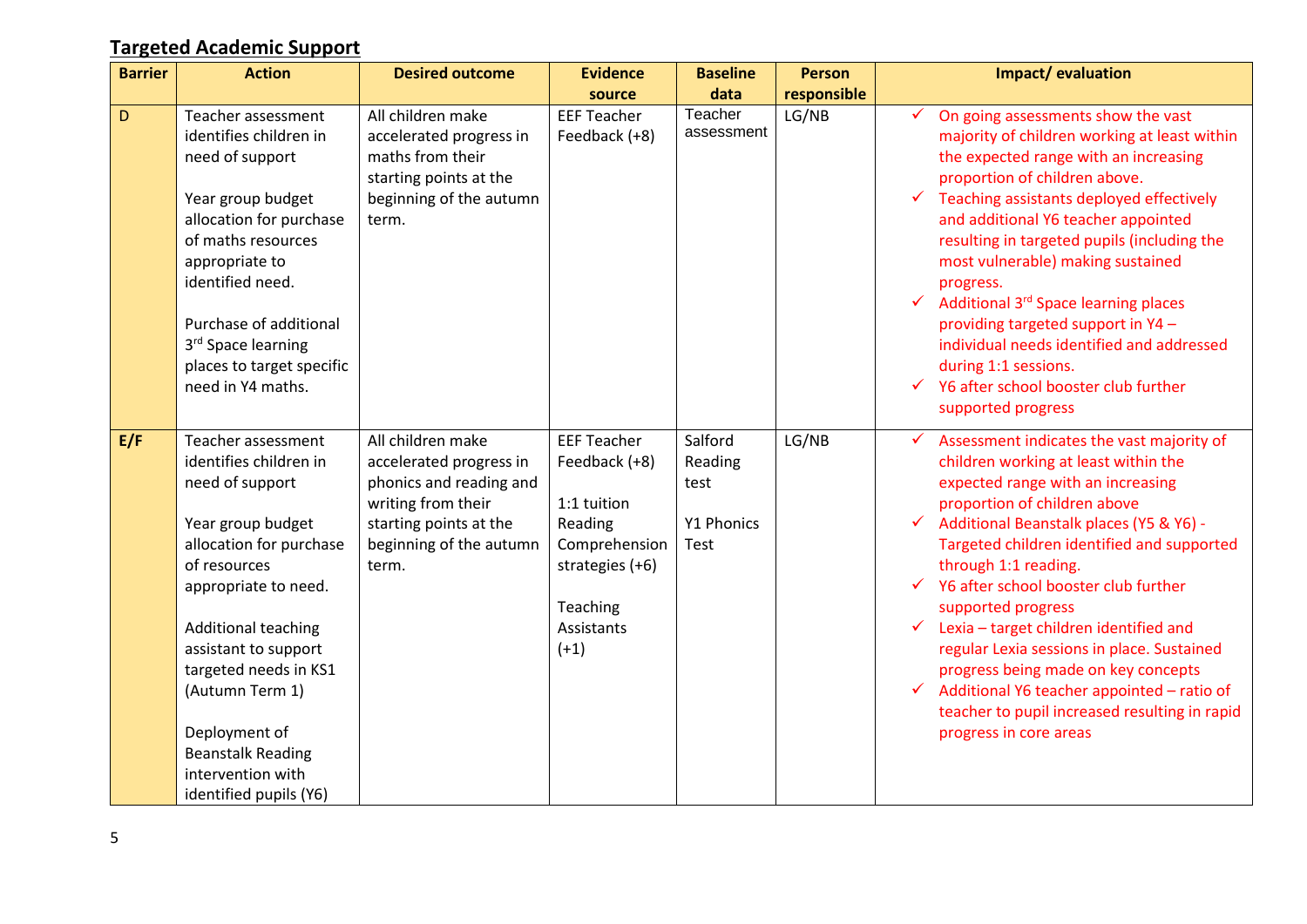| <b>Barrier</b> | <b>Action</b>                                                                                                                                                                                                                                    | <b>Desired outcome</b>                                                                                                                                                | <b>Evidence</b>                                                                                                                                                                                                                           | <b>Baseline</b>                             | Person      | Impact/evaluation                                                                                                                                                                                                      |
|----------------|--------------------------------------------------------------------------------------------------------------------------------------------------------------------------------------------------------------------------------------------------|-----------------------------------------------------------------------------------------------------------------------------------------------------------------------|-------------------------------------------------------------------------------------------------------------------------------------------------------------------------------------------------------------------------------------------|---------------------------------------------|-------------|------------------------------------------------------------------------------------------------------------------------------------------------------------------------------------------------------------------------|
|                |                                                                                                                                                                                                                                                  |                                                                                                                                                                       | source                                                                                                                                                                                                                                    | data                                        | responsible |                                                                                                                                                                                                                        |
| G              | <b>Additional lunchtime</b><br>supervisor appointed to<br>support social and<br>emotional needs.                                                                                                                                                 | Positive impact on<br>social interaction and<br>behaviour at<br>lunchtime<br>100% of children are<br>safe, happy and<br>settled                                       | <b>EEF Social and</b><br>emotional<br>learning $(+4)$                                                                                                                                                                                     | <b>Behaviour</b><br>records                 | LG/NB       | Positive behaviour at lunchtimes - incidents<br>of poor behaviour are rare<br>Reduced number of first aid incidents<br>$\checkmark$<br>Pupil voice - children feel happy and safe in<br>$\checkmark$<br>the playground |
|                | <b>Additional teachers</b><br>appointed                                                                                                                                                                                                          | <b>Additional teaching</b><br>support to raise<br>standards following<br>lockdown                                                                                     |                                                                                                                                                                                                                                           | Assessment<br>records                       |             | Rapid progress in Y6 sustained through<br>smaller group work<br>Children prepared for transition into Y7                                                                                                               |
| H              | PSA appointed<br>additional hours to focus<br>on attendance in<br>addition to mental<br>health/wellbeing and<br>counselling sessions<br>Zones of Regulation CPD<br>actions implemented<br>and evident in all<br>classrooms across the<br>school. | Sustained high<br>attendance rates.<br>Positive impact on<br>identified SEMH<br>pupils' emotional<br>wellbeing.<br>100% of children are<br>safe, happy and<br>settled | Behaviour<br>Interventions<br>$(+3)$<br>Social and<br>Emotional<br>Learning $(+4)$<br>Metacognition<br>and Self-<br>Regulation<br>(+7) Education<br>Endowment<br><b>Fund Teaching</b><br>and Learning<br><b>Toolkit</b><br>EEF $1:1 (+5)$ | Attendance<br>rates<br>Behaviour<br>Records | LG/NB       | Sustained high attendance<br>1:1 counselling sessions for identified<br>children - focus on SEMH needs (ongoing)<br>Zones of regulation in place within Y1 -<br>✔<br>further development required across school        |

### **Wider strategies** i.e. Behaviour approaches, recommendations made in "Safe, Happy, Settled".